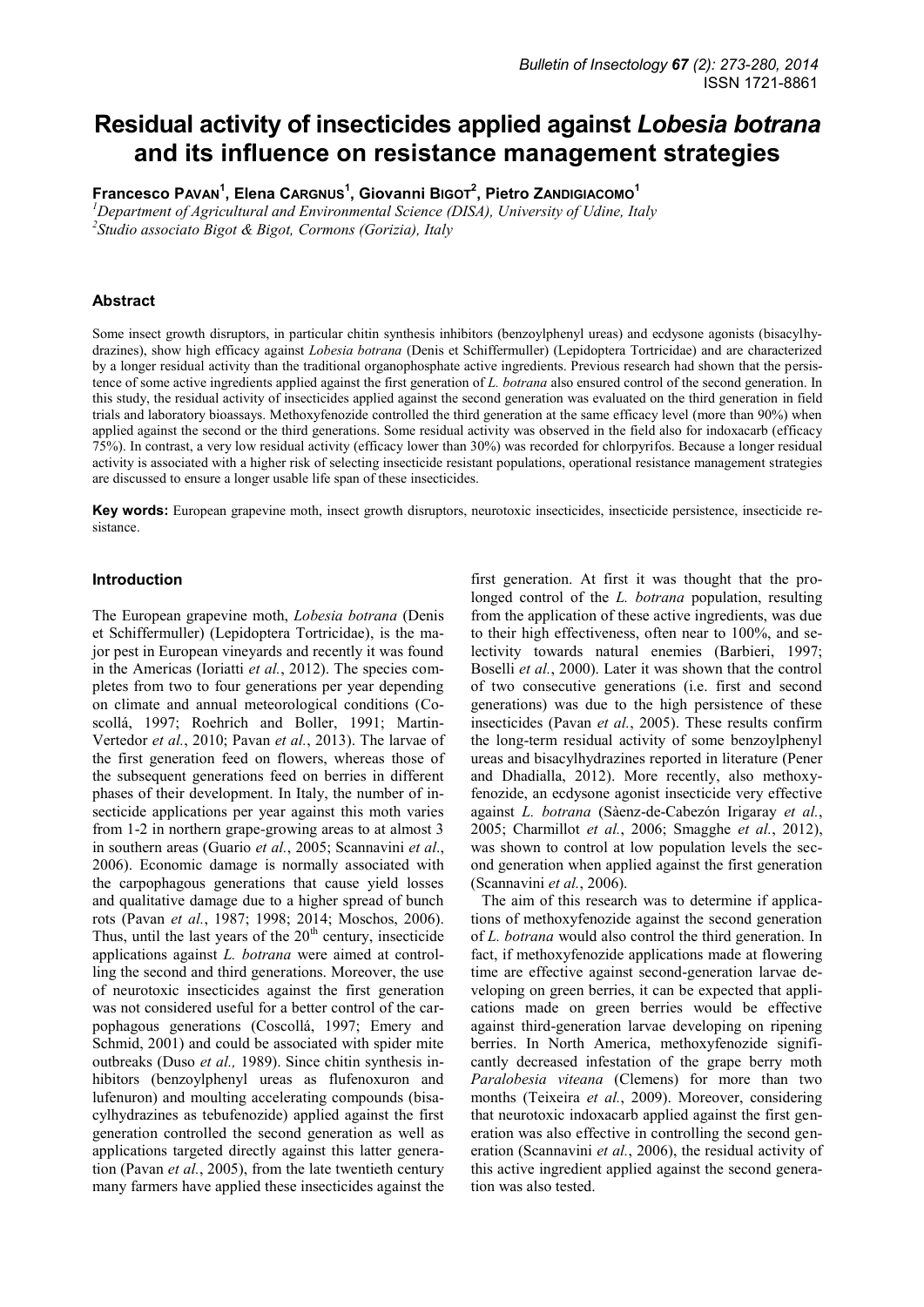**Table 1.** Active ingredients, commercial products, application rates of active ingredients and treatments compared in the two years against *L. botrana*. II = insecticide applied only against the second generation; III = insecticide applied only against the third generation.

| Active ingredient (a.i.) | Commercial product                 | % a.i. in commercial     | Field rate      | Target generation |                          |
|--------------------------|------------------------------------|--------------------------|-----------------|-------------------|--------------------------|
|                          |                                    | product                  | (a.i. / ha)     | 2008              | 2011                     |
| Methoxyfenozide          | Prodigy (Bayer)                    | 22.5                     | $90 \text{ mL}$ | П                 | H                        |
|                          |                                    |                          |                 | IΙI               | Ш                        |
| Chlorpyrifos             | Dursban 75 WG<br>(DOW Agroscience) | 75.0                     | 525 g           | П                 | П                        |
|                          |                                    |                          |                 | Ш                 | Ш                        |
| Indoxacarb               | Steward WG (DuPont)                | 30.0                     | 45 g            | $\mathbf{I}$      | $\overline{\phantom{a}}$ |
|                          |                                    |                          |                 | Untreated         | Untreated                |
|                          |                                    | $\overline{\phantom{0}}$ |                 | control           | control                  |
|                          |                                    |                          |                 |                   |                          |

## **Materials and methods**

The study was carried out in 2008 and 2011 in a vineyard located in northeastern Italy (locality Cormons, Gorizia province, 45°57'N 13°27'E, 55 m a.s.l., cultivar Chardonnay). In this grape-growing area *L. botrana* has three generations per year and severe damage is often observed (Pavan *et al.*, 2006). The grapevines were grown using the Guyot training system with distances between and along rows of 3.0 m and 0.5 m respectively. No insecticides were applied in addition to those used in the trials.

#### Field trials

In 2008 and 2011 the efficacy of single insecticide applications against the second or the third generations of *L. botrana* was evaluated in field trials on the third generation (table 1). In both years, timings of insecticide application were established on the basis of the flight of *L. botrana* recorded with pheromone traps (Traptest®, Isagro, Novara, Italy) (figures 1 and 2). The traps were checked every single day till the first male captures and then twice a week. The application timings were the beginning of moth egg laying (about five days from the

first male captures) for methoxyfenozide and the expected egg hatching time (about eight days from the first male captures) for chlorpyrifos and indoxacarb.

Experimental design was randomized complete blocks (grapevine rows) with four replicates (OEPP/EPPO, 2012). On each row treatments and untreated control were randomized. To avoid drift, the four rows were separated each other by a border row not treated with insecticides. Each replicate comprised 12 grapevines. The insecticides were applied with a backpack sprayer (Oleo-Mac Sp-126, Emak S.p.A, Bagnolo in Piano, Italy) at the rate reported in table 1 using a spray volume equal to 10 hL per hectare. Spray was directed from the top down and with an angle of 45° with respect to the line of the rows. At application timings the BBCH*-*scale of phenological growth stages of grapevines (Lorenz *et al.*, 1994) and berry weight (100 berries collected at random) were recorded. Considering that the berry density is constant and about equal to 1 g/mL, the berry surface area and volume at application timings were estimated on the basis of berry weight. Average air temperature and precipitation during June to August were provided by OSMER of the Friuli Venezia Giulia region (http://www.osmer.fvg.it).



**Figure 1.** *L. botrana* flights and meteorological data recorded in 2008. The dates of insecticide applications are also reported. Mf = Methoxyfenozide;  $Cp = Chlorpyrifos$ ; Ind = Indoxacarb.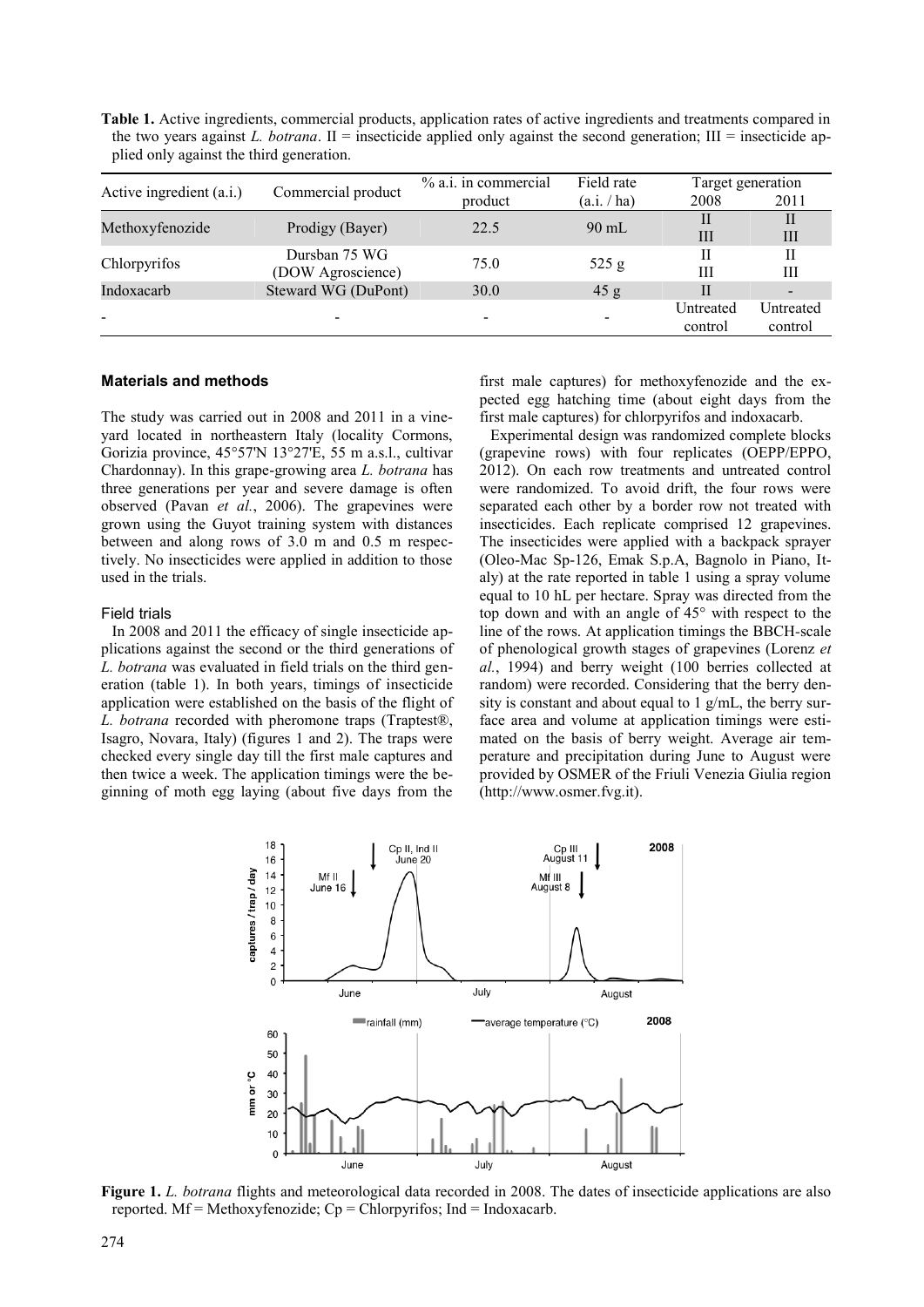

**Figure 2.** *L. botrana* flights and meteorological data recorded in 2011. The dates of insecticide applications are also reported.  $Mf = Methoxyfenozide$ ;  $Cp = Chlorpyrifos$ .

Sampling was carried out at harvest time on fifty bunches per replicate. Bunches were taken in the ten central grapevines of each replicate (five bunches per grapevine). The five bunches of each grapevine were collected on the basis of an *a priori* scheme that determines the position of shoots along canes and of bunches along shoots (Pavan *et al.*, 1998). On each bunch the number of thirdgeneration larval nests was counted. At harvest time the berries damaged by the two carpophagous generations are distinguishable because those affected by the secondgeneration are shrivelled, whereas those affected by the third-generation are still turgid and larvae can be often observed among the berries.

Count data were log transformed and submitted to ANOVA and Tukey's post test. The statistical analysis was performed with GraphPad 3.1 for Macintosh.

#### Laboratory bioassays

Bioassays were conducted with newly-hatched larvae obtained in laboratory conditions. The grandparents of these larvae had been collected as first-generation larvae in the experimental vineyard and reared to adult stage on an artificial diet (Rapagnani *et al.*, 1990) in a climatic chamber (Sanyo Versatile Environmental Test Chamber) at constant RH (70  $\pm$  5%) and temperature  $(24 \pm 0.3 \degree C)$ , and a photoperiod with day length of 16 h.

For bioassays berries collected in the field (trials 2008 and 2011) were used. Few hours after the spraying with methoxyfenozide against the third generation (August 8, 2008 and July 29, 2011, respectively), four bunches per replicate were collected from untreated control, and methoxyfenozide II, methoxyfenozide III and chlorpyrifos II treatments. Bunches were taken on the basis of a fixed scheme (the proximal bunch of the distal shoot of the four central plants belonging to each replicate) and were kept in the refrigerator (4-6 °C) for one day.

In the laboratory for each treatment, 33 (2008) and 24 (2011) pairs of berries jointed together at their pedicels were collected at random from bunches. Each pair was

put in a cylindrical box ( $d = 5.0$  cm;  $h = 1.8$  cm) of polystyrene with a newly hatched first-instar larva. The boxes were maintained in the same climatic chamber in which field-collected larvae had been reared. The boxes were checked daily to note the following: (1) larva visible and alive; (2) larva visible and dead; (3) larva not visible, but presence of brown frass extruded from berry entrance holes; (4) larva not visible and absence of brown frass extruded from berry entrance holes. After one and two weeks, in boxes in which evidence of larval activity was no longer observed, the berries were dissected to collect dead larvae. After 40 days, in the remaining boxes in which pupating had not yet occurred the berries were dissected to detect larvae. All dead larvae were mounted on slides in Berlese's medium to identify the instars on the basis of mandible length (Pavan *et al.*, 2010). Then, for each treatment the larvae were classified as: i) dead as first instar (L1) or during moulting from first to second instar  $(L1-L2)$ , ii) dead as second instar  $(L2)$  or before reaching the last instar. To assess if dead first-instar larvae had begun to feed, the berry surface was observed under a dissection microscope for larval borings. The death of larvae before feeding on berries was not attributed to insecticide activity.

The proportions were compared with the  $\chi^2$ -test followed by Ryan's multiple comparison test (Ryan, 1960).

#### Residual analyses

In both 2008 and 2011 and in both the methoxyfenozide II and methoxyfenozide III treatments, the day after the methoxyfenozide application against the third generation four bunches per replicate were collected on the basis of an *a priori* scheme. The 16 bunches belonging to each treatment were taken to the laboratory and kept in a freezer at −20 °C until residue determination. Residues of methoxyfenozide were determined according to food standard UNI EN 15662:2009 by Chelab S.r.l. (Resana, TV, Italy).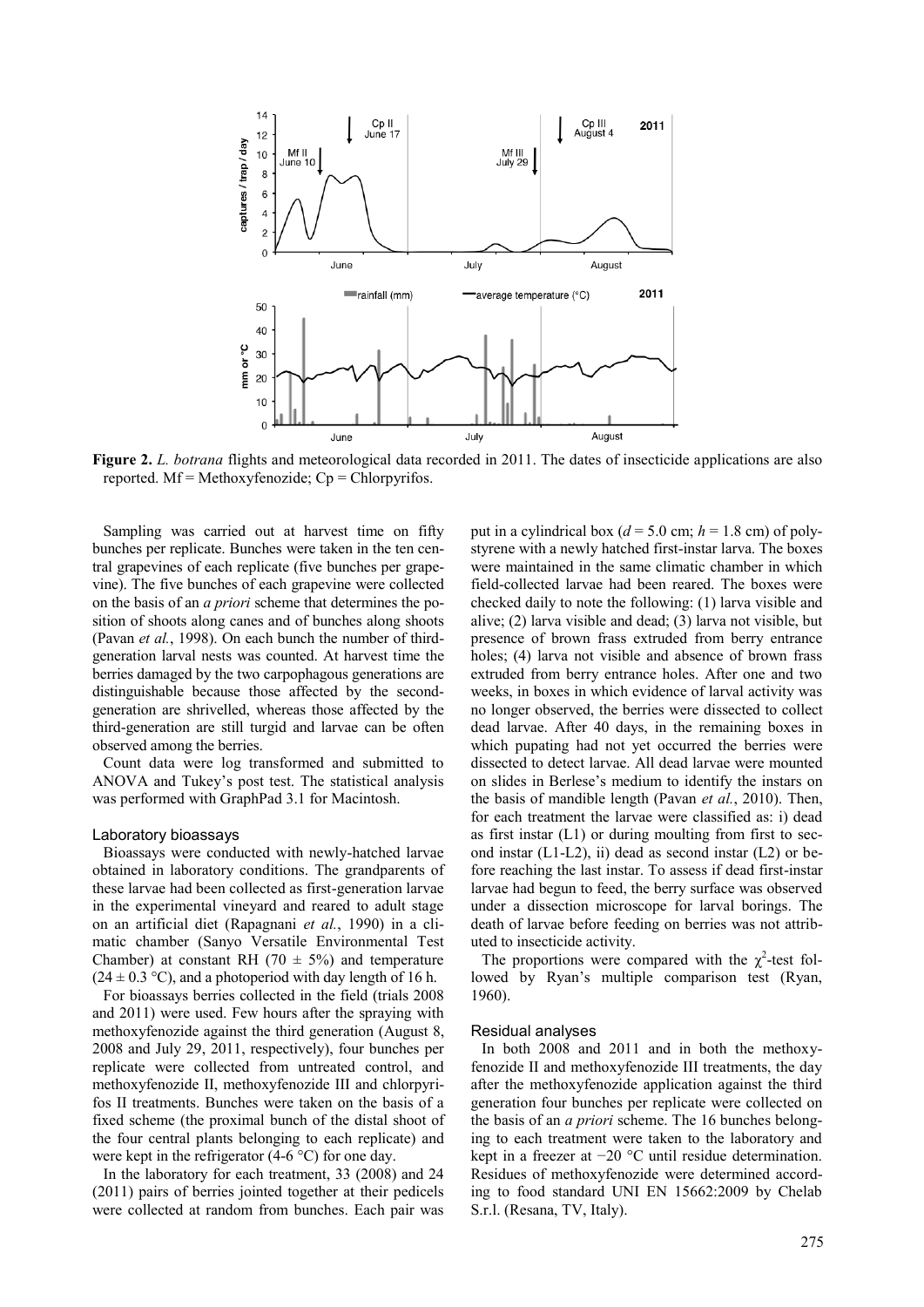**Table 2.** Comparison of the number of larval nests of third-generation *L. botrana* recorded at harvest time on 100 bunches from the 2008 and 2011 treatments. For each year different capital letters among treatments indicate significant differences at the 0.01 level (Tukey's test). The efficacy of insecticides in comparison with the untreated control according to Abbott (1925) is also reported.

| Treatment           | 2008                              |                          | 2011                              |                          |
|---------------------|-----------------------------------|--------------------------|-----------------------------------|--------------------------|
|                     | Larval nests                      | Efficacy $%$             | Larval nests                      | Efficacy %               |
| Methoxyfenozide II  | 10.5A                             | 95.1                     | 15.5 A                            | 91.9                     |
| Methoxyfenozide III | 10.0 A                            | 95.3                     | 10.0 A                            | 94.8                     |
| Chlorpyrifos II     | 150.5 C                           | 29.2                     | 141.0 B                           | 26.4                     |
| Chlorpyrifos III    | 18.0 AB                           | 91.5                     | 17.0A                             | 91.1                     |
| Indoxacarb II       | 54.0 B                            | 74.6                     | $\overline{\phantom{a}}$          |                          |
| Untreated control   | 212.5 D                           | $\overline{\phantom{a}}$ | 191.5 B                           | $\overline{\phantom{a}}$ |
| ANOVA               | $F_{5,18} = 62.39$ ; $P < 0.0001$ |                          | $F_{4,14} = 20.82$ ; $P < 0.0001$ |                          |

# **Results**

BBCH phenological growth stages of grapevines and meteorological conditions

In both years the interval between the two insecticide applications, i.e. against the second and third generations, was about 50 days (figures 1 and 2).

At the two insecticide-application dates the BBCH phenological growth stages of grapevines were 75 (berries pea-sized) and 83 (berries developing colour) in 2008 and 77 (berries beginning to touch) and 83 in 2011. During the interval between the two applications the average surface area of berries increased from 1.5 to 4.5 cm<sup>2</sup> in 2008 and from 1.75 to 4.5 cm<sup>2</sup> in 2011, and the average volume increased from  $0.18$  to  $0.90$  cm<sup>3</sup> in  $2008$  and from  $0.22$  to  $0.90$  cm<sup>3</sup> in 2011. Therefore, across these growth intervals, the surface area increased about 2.5-3 times and the volume about 4-5 times.

Between the two insecticide applications, 119 mm (2008) and 197 mm (2011) of rain fell (figures 1 and 2).

## Field trials

In both years methoxyfenozide II and methoxyfenozide III reduced significantly the third-generation larval nests with a efficacy more than 90% (table 2). The effectiveness of the chlorpyrifos III treatment did not differ from the methoxyfenozide II and methoxyfenozide III treatments. In contrast, chlorpyrifos II treatment was always significantly less effective than the methoxyfenozide II and methoxyfenozide III treatments, and only in 2008 it differed significantly from the untreated control. Indoxacarb II treatment reduced the third generation at levels significantly less than methoxyfenozide II treatment and more than chlorpyrifos II treatment.

# Laboratory bioassays

Only a few larvae reared on untreated control berries (four out of 33 in 2008 and three out of 24 in 2011) failed to reach the last larval instar (figure 3). In 2008, two larvae, reared on berries belonging to the methoxyfenozide II and methoxyfenozide III treatments respectively, died before feeding on berries and thus their mortality was not attributed to the insecticide. In both

years, all the larvae reared on berries from the methoxyfenozide III treatment died before reaching the last larval instar. Also, the larvae reared on berries belonging to the methoxyfenozide II treatment died before reaching the last larval instar, except three larvae in 2008 bioassay. However, the mortality was faster for larvae reared on berries belonging to the methoxyfenozide III than to the methoxyfenozide II treatments. In both years the mortality of larvae feeding on berries belonging to the chlorpyrifos II treatment was intermediate between that recorded on berries belonging to the methoxyfenozide (II and III treatments) and the untreated control, and was significantly different from both.

The proportion of dead larvae was significantly lower in the untreated control than in the methoxyfenozide II, methoxyfenozide III and chlorpyrifos II treatments, in which most of larvae did not reach the second instar (table 3). The highest and lowest percentage of larval mortality was observed in the methoxyfenozide III and chlorpyrifos II treatments, respectively. Concerning the remaining dead larvae, whose mortality occurred between the second and the last larval instars, a significantly higher mortality (calculated on the number of larvae surviving after the first moulting) was observed in the methoxyfenozide II and methoxyfenozide III treatments than in control and chlorpyrifos II treatments. Therefore, methoxyfenozide II and methoxyfenozide III caused the mortality of some larvae after reaching the second instar.

## Residual analyses

The presence of methoxyfenozide was detected not only in berries with insecticide applied the day before (methoxyfenozide III) but also in those treated about 50 days before (methoxyfenozide II), despite the increase in berry size and exposure to over 100 mm of rainfall (figures 1 and 2). The residues in berries (mg/kg) in 2008 were 0.175 in methoxyfenozide II and 0.52 in methoxyfenozide III, and in 2011 0.07 in methoxyfenozide II and 0.357 in methoxyfenozide III. The amount of residue in the methoxyfenozide II treatments was 3 and 5 times smaller than in the methoxyfenozide III treatments in 2008 and 2011, respectively.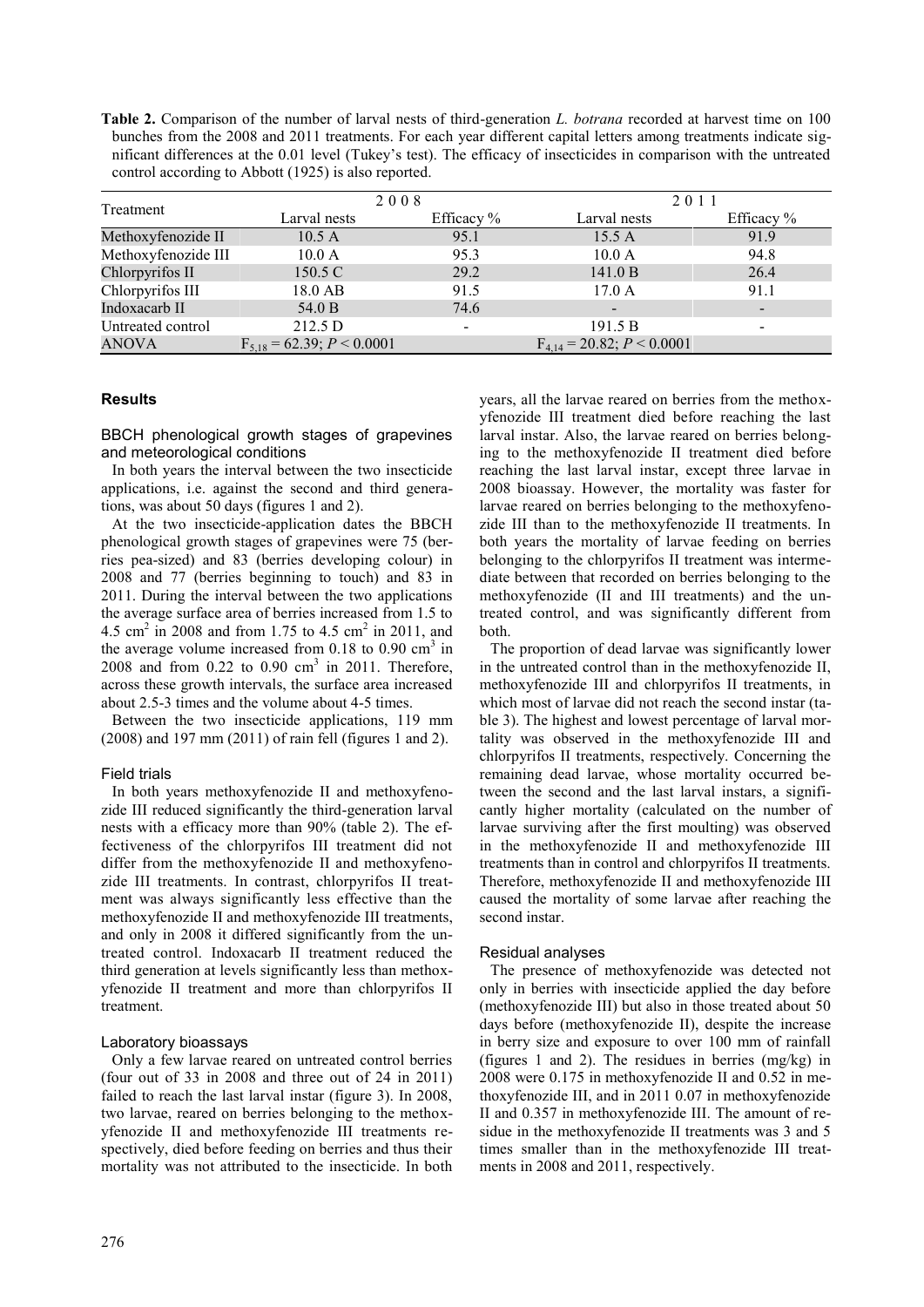

**Figure 3.** Mortality of *L. botrana* larvae, feeding on berries following different treatments, recorded over time in laboratory bioassays conducted in 2008 and 2011. In all six cases the  $\chi^2$  (50.9, 67.8, 93.9 in 2008 and 49.5, 60.6, 72.2 in 2011) was significant at  $P \le 0.0001$ . Different capital letters between treatments within the same period indicate significant differences at the 0.01 level (Ryan's multiple comparison test). Mf = Methoxyfenozide; Cp = Chlorpyrifos.

|                     |              | letters indicate significant differences at the 0.01 level (Ryan's multiple comparison test). |                                          | ialvac, and after the first mount, calculated from ialvac still alive after the first mount, are reported. Different capital |
|---------------------|--------------|-----------------------------------------------------------------------------------------------|------------------------------------------|------------------------------------------------------------------------------------------------------------------------------|
| Year / treatment    | Total larvae | Dead larvae before<br>completing the first moult                                              | Survived larvae after<br>the first moult | Dead larvae after the first<br>moult among those survived                                                                    |
| 2008                | No.          | $\%$                                                                                          | No.                                      | $\frac{0}{0}$                                                                                                                |
| Methoxyfenozide II  | 32           | 71.9 BC                                                                                       | 9                                        | 66.6 B                                                                                                                       |
| Methoxyfenozide III | 32           | 90.6 C                                                                                        |                                          | 100.0 B                                                                                                                      |
| Chlorpyrifos II     | 33           | 60.6 B                                                                                        | 13                                       | 0.0 A                                                                                                                        |
| Untreated control   | 33           | 9.1 A                                                                                         | 30                                       | 3.3A                                                                                                                         |
|                     |              | $\chi^2$ = 56.9; df = 3; P < 0.0001                                                           |                                          | $\chi^2$ = 36.9; df = 3; P < 0.0001                                                                                          |
| 2011                | No.          | $\frac{0}{0}$                                                                                 | No.                                      | $\frac{0}{0}$                                                                                                                |
| Methoxyfenozide II  | 24           | 87.5 C                                                                                        | 3                                        | 100.0 B                                                                                                                      |
| Methoxyfenozide III | 24           | $100.0 \text{ C}$                                                                             |                                          |                                                                                                                              |
| Chlorpyrifos II     | 24           | 45.8 B                                                                                        | 13                                       | 30.8 AB                                                                                                                      |
| Untreated control   | 24           | 0.0 A                                                                                         | 24                                       | 12.5 A                                                                                                                       |
|                     |              | $\gamma^2$ = 66.7; df = 3; P < 0.0001                                                         |                                          | $\gamma^2 = 14.9$ ; df = 3; P < 0.001                                                                                        |

**Table 3.** Number of *L. botrana* larvae feeding on berries following different treatments in laboratory bioassays conducted in 2008 and 2011. The percentages of dead larvae before completing the first moult, calculated from total larvae, and after the first moult, calculated from larvae still alive after the first moult, are reported. Different capital

## **Discussion**

## Residual activity of tested insecticides

Methoxyfenozide applied against the second generation of *L. botrana* controlled the third generation at the same level of applications targeted directly against this latter generation. This agrees with the effectiveness of applications against the first generation in controlling the second generation (Scannavini *et al.*, 2006). The laboratory data reported in the present study demonstrate that the toxicity on third-generation larvae is due to the residual activity of methoxyfenozide. In the laboratory the residual activity of methoxyfenozide was observed on newly-hatched larvae, but in the field conditions it may involve also the eggs due to the ovicidal

activity of this active ingredient. A long residual activity of methoxyfenozide against tortricid moths was reported in literature on grape berries (Teixeira *et al.*, 2009) and apple fruits (Borchert *et al.*, 2004; Magalhaes and Walgenbach, 2011; Cormier *et al.*, 2013). Residues of methoxyfenozide found after 50 days in berries sprayed in coincidence with second-generation egg laying showed values that could be explained on the basis of the increase in berry volume, in agreement with Smagghe *et al.* (2012). The concentration of methoxyfenozide present 50 days after treatment still allowed an optimal control of the *L. botrana* third-generation. However, in this case an important proportion of the larvae died after completing at least one moulting, whereas a few moulting larvae were observed with the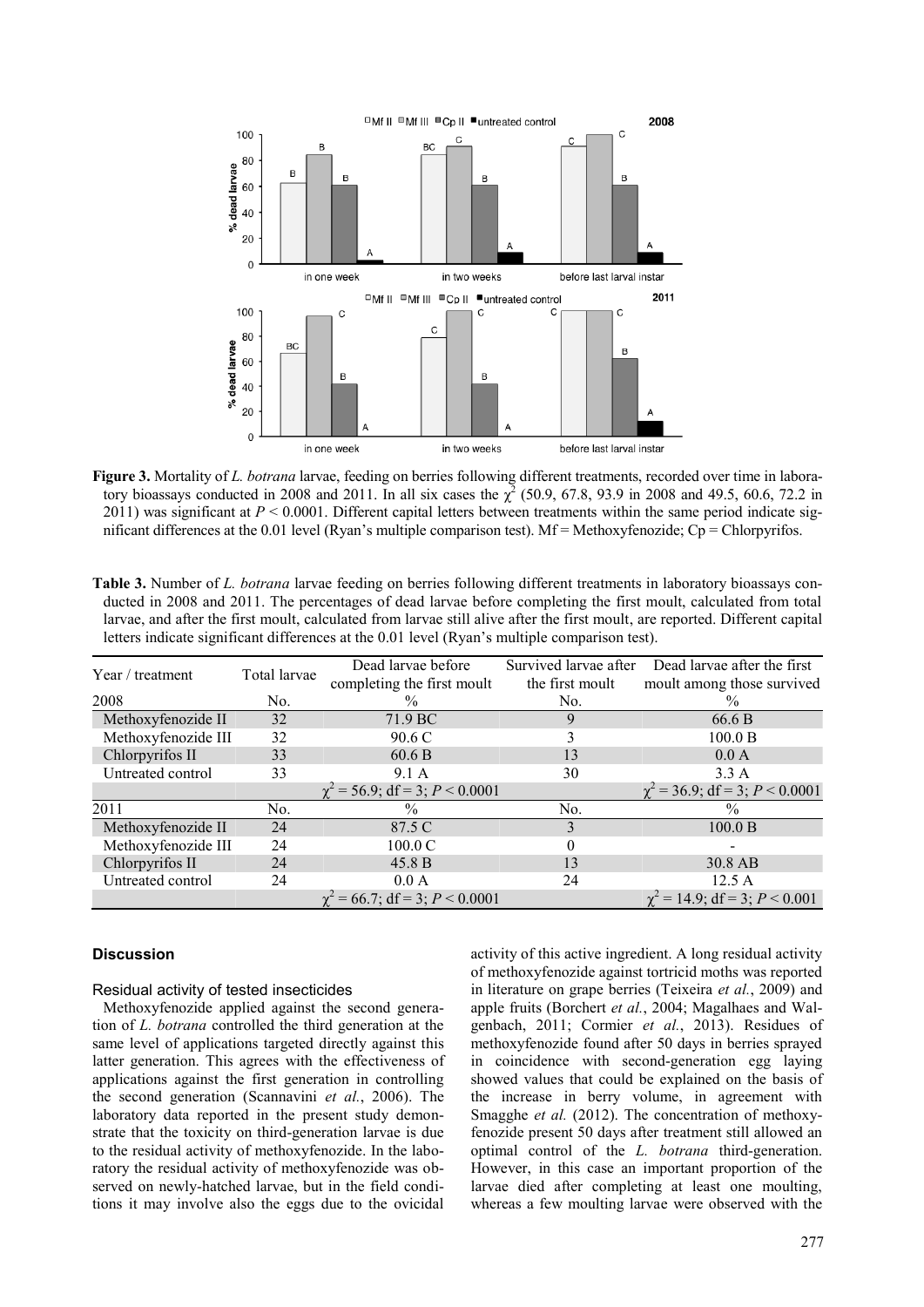treatments targeted directly against the third generation. This suggests that the insecticide doses are suboptimal and then associated with the possibility to select individuals with a lower susceptibility to this active ingredient. The slight decrease of efficacy of methoxyfenozide on *L. botrana* recently observed in an Italian grapegrowing area (Civolani *et al*., 2014) could be a clue that resistant populations are being selected.

Chlorpyrifos applied against the second generation only slightly reduced the third one (significant differences only in 2008) and this is in agreement with a slight residual activity observed in laboratory bioassays. Organophosphates applied against the first generation have not previously resulted in effective control of the second generation in the field (Bressan *et al.*, 2002) and have not shown any residual activity in laboratory bioassays (Pavan *et al.*, 2005). The occurrence of residual activity only for applications against the second generations could be explained by the larger increase in berry size in the interval between the first two generations of *L. botrana* than between the two carpophagous generations. This could have resulted in a different dilution of insecticide residues. However, it should be noted that in both field trials and laboratory bioassays, which were carried out to evaluate the effectiveness on the second generation of organophosphates applied against the first generation, the active ingredients used (i.e. fenitrothion and chlorpyrifos methyl) were thought to be less persistent than chlorpyrifos (Bressan *et al.*, 2002; Pavan *et al.*, 2005).

Indoxacarb applied against the second generation significantly also affected the third generation, although at a level lower than methoxyfenozide. Similar results were obtained previously when the activity of applications targeting the first generation was evaluated on the second generation (Scannavini *et al.*, 2006). The toxicity of indoxacarb on two consecutive generations was significantly higher than for chlorpyrifos, showing that this active ingredient has a higher residual activity than the organophosphates. In the case of grapevines, indoxacarb has shown a high rainfastness and residual activity against the scarabeid beetle *Popillia japonica* Newman unlike the organophosphate phosmet which has poor residual qualities (Hulbert *et al.*, 2011). On apple, the residual activity of indoxacarb against larvae of the tortricid moth *Pandemis heparana* (Denis et Schiffermuller) was equal to 100% at 22 days after application and similar to that of chitin synthesis inhibitors and ecdysone agonists (Ioriatti *et al.*, 2006). The high residual activity of indoxacarb on fruits could be one of the factors involved in high resistance levels observed for this active ingredient before on *Cydia pomonella* (L.) in USA (Mota-Sanchez *et al*., 2008) and recently on *L. botrana* in Italy (Civolani *et al*., 2014).

Among insecticides effective against *L. botrana*, the neurotoxic spinetoram and emamectin benzoate, and chlorantraniliprole, a ryanodine receptor modulator, sprayed on apple leaves in the field caused a mortality of 100% in the tortricid moth *Choristoneura rosaceana* (Harris) larvae up to 59, 10 and 38 days after treatment, respectively (Sial and Brunner, 2010). However, the residual activity of chlorantraniliprole on grape berries against *L. botrana* (Ioriatti *et al.*, 2009b), and that of

emamectin benzoate on apple fruits against the tortricid moths *C. pomonella* and *Grapholita molesta* (Busck) (Ioriatti *et al.*, 2009a) decreased significantly seven and 14 days after insecticide application, respectively. Therefore, chlorantraniliprole and emamectin benzoate should not be associated with selection pressure against two subsequent generations of *L. botrana*.

Resistance management strategies on grapevine for methoxyfenozide and highly persistent insecticides

A long residual activity of insecticides can be a useful tool for pest management, but it is also a risk for resistance development in multivoltine species due to exposure to low-residue levels (Georghiou and Taylor, 1977; 1986; OEPP/EPPO, 2003; Onstad, 2008; Yu, 2008; FAO, 2012). Insecticides more recently introduced against tortricid moths infesting fruit crops, in particular chitin synthesis inhibitors (benzoylphenyl ureas) and ecdysone agonists (bisacylhydrazines) (Doucet and Retnakaran, 2012; Pener and Dhadialla, 2012; Smagghe *et al.*, 2012), often have a longer residual activity than traditional organophosphate active ingredients (Borchert *et al.*, 2004; Smirle *et al.*, 2004; Pavan *et al.*, 2005; Charmillot and Pasquier, 2006; Teixeira *et al.*, 2009). This could be one explanation why resistance phenomena in *C. pomonella* emerged more rapidly with benzoylphenyl ureas and bisacylhydrazines than with organophosphates (Waldner 1993; Sauphanor *et al.*, 1994; Sauphanor and Bouvier, 1995; Charmillot *et al.*, 2003; Reyes *et al.*, 2007; Mota-Sanchez *et al*., 2008).

The insecticides that exert a long lasting effect against *L. botrana* have a selective pressure not only on the moth target generation but also on the next generation, if it exists. In analogy with what was observed in fruit crops, this feature may promote the onset of resistance phenomena. This high residual activity could also have a high selection pressure on other insect pests that are not the target of the treatment.

According to Georghiou and Taylor (1986), the greater the population density subjected to selective pressure, the greater the risk of selecting resistant populations. This could occur when the *L. botrana* generation subsequent to the target generation (i) is not treated with any insecticide, (ii) or it is treated with an active ingredient of little effect. Indeed, in both cases a larger number of *L. botrana* individuals are submitted to selection pressure from the insecticide applied against the previous generation. The first possibility occurs in grape-growing areas where a third generation has appeared in recent years as a result of climate warming (Pavan *et al.*, 2006). In fact, in these areas this carpophagous generation is not yet considered harmful so it is not treated. The second possibility occurs when insecticides with relatively low efficacy (e.g. *Bacillus thuringiensis* toxin) are applied so as to comply with the pre-harvest interval.

To maintain the effectiveness of active ingredients against *L. botrana* for as long as possible, resistance management strategies should follow the rules below:

1. In compliance with the pre-harvest interval, long residual insecticides should be used against the last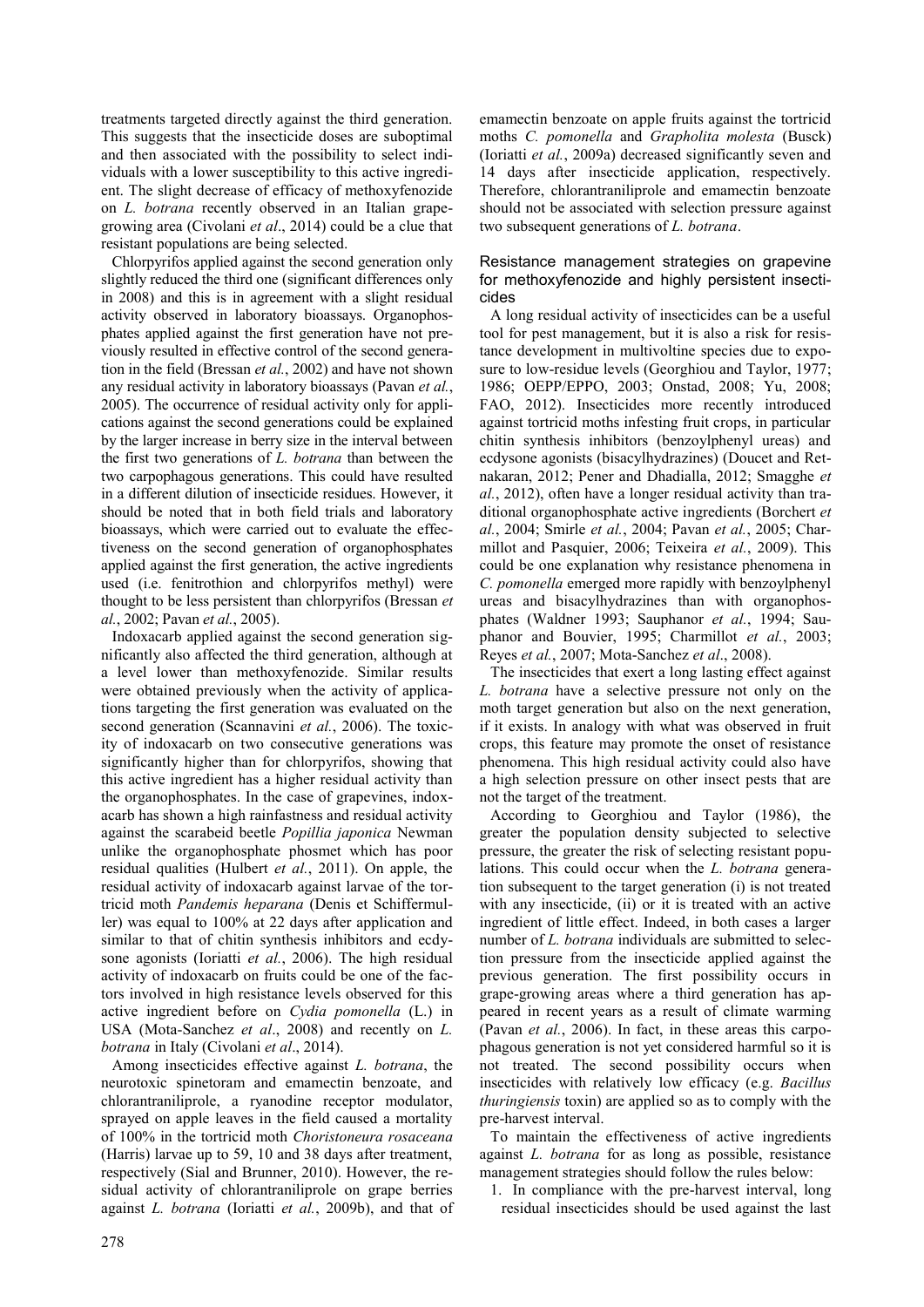generation of the year so to not expose a subsequent larval generation to low residual levels;

- 2. In alternative, if an insecticide with long residual activity is applied against a non-overwintering generation, an active ingredient without cross resistance must be applied against the following generation, giving priority to those that ensure the highest effectiveness in compliance with the pre-harvest interval;
- 3. Do not apply the same active ingredient (or others characterized by cross resistance) against the first generation as was applied against the last or penultimate generations of the previous year if it has a high residual activity. In the latter case, four generations of *L. botrana* would be subjected to selection pressure from the same active ingredient (i.e. the last two of a year and the first two of the subsequent year).

We can conclude that high insecticide persistence can be considered positive because treatment can cover all of the egg-laying period of pests with prolonged deposition (Teixeira *et al.*, 2009) or of two pests with not completely synchronous oviposition (Borchert *et al.*, 2004). Alternatively, the persistence can be considered negative because it exerts a selective pressure over at least two consecutive generations of an insect pest, and particularly if the second one is subjected to a low insecticide dose.

#### **Acknowledgements**

We gratefully thank Marco Ostan of the Consorzio Tutela Vini DOC Friuli Isonzo (Cormons, Gorizia, Italy) and Alessandro Freccero of Perleuve S.r.l. (Cormons, Gorizia, Italy) for helping us during field data collection. We would also like to thank OSMER (Osservatorio Meteorologico Regionale dell'ARPA, Friuli Venezia Giulia, Italy) for providing the meteorological data.

#### **References**

- ABBOTT W. S., 1925.- A method of computing the effectiveness of an insecticide.- *Journal of Economic Entomology*, 18: 265-267.
- BARBIERI R., 1997.- Nuova strategia di difesa contro la tignoletta della vite.- *L'Informatore Agrario*, 53 (25): 71-74.
- BORCHERT D. M., WALGENBACH J. F., KENNEDY G. G., LONG J. W., 2004.- Toxicity and residual activity of methoxyfenozide and tebufenozide to codling moth (Lepidoptera: Tortricidae) and oriental fruit moth (Lepidoptera: Tortricidae).- *Journal of Economic Entomology*, 97: 1342-1352.
- BOSELLI M., SCANNAVINI M., MELANDRI M., 2000.- Confronto fra strategie di difesa contro la tignoletta della vite.- *L'Informatore Agrario*, 56 (19): 61-65.
- BRESSAN S., BOCCALON W., COLAUTTI M., MUTTON P., STE-FANELLI G., VILLANI A., VINZI L., PAVAN F., 2002.- Regolatori di crescita contro la prima generazione delle tignole della vite.- *L'Informatore Agrario*, 58 (24): 65-70.
- CHARMILLOT P. J., PASQUIER D., 2006.- Efficacité et rémanence de different insecticides sur le chenilles de capua (*Adoxophyes orana*).- *Revue Suisse de Viticulture, Arboriculture, Horticulture*, 38: 371-376.
- CHARMILLOT P. J., PASQUIER D., GRELA C., GENINI M., OLI-VIER R., IORIATTI C., 2003.- Résistance du carpocapse *Cydia pomonella* aux insecticides.- *Revue Suisse de Viticulture, Arboriculture, Horticulture*, 35: 363-368.
- CHARMILLOT P.J., PASQUIER D., SALAMIN C., BRIAND F., 2006.- Efficacité larvicide et ovicide sur les vers de la grappe *Lobesia botrana* et *Eupoecilia ambiguella* de différents insecticides appliqués par trempage des grappes.- *Revue Suisse de Viticulture, Arboriculture, Horticulture*, 38: 289-295.
- CIVOLANI S., BOSELLI M., BUTTURINI A., CHICCA M., FANO E. A., CASSANELLI S., 2014.- Assessment of insecticide resistance of *Lobesia botrana* (Lepidoptera: Tortricidae) in Emilia-Romagna region.- *Journal of Economic Entomology*, 107: 1245-1249.
- CORMIER D., PELLETIER F., CHOUINARD G., 2013.- Residual toxicity of six reduced-risk insecticides to codling moth eggs and neonate larvae.- *IOBC/WPRS Bulletin*, 91: 147-151.
- COSCOLLÁ R., 1997.- *La polilla del racimo de la vid* (Lobesia botrana *Den. y Schiff.*).- Generalitat Valenciana, Valencia, Spain.
- DOUCET D., RETNAKARAN A., 2012.- Insect chitin: metabolism, genomics and pest management.- *Advances in Insect Physiology*, 43: 437-511.
- DUSO C., PAVAN F., SBRISSA F., 1989.- Integrated pest control in viticulture in north-eastern Italy. 1. Phytophagous mites, pp. 661-670. In: *Proceeding of an international symposium: Plant-protection problems and prospects of integrated control in viticulture* (CAVALLORO R., Ed.), Lisboa-Vila Real, Portugal, 6-9 June 1988.- ECSC-EEC-EAEC, Brussels, Belgium.
- EMERY S., SCHMID A., 2001.- Lutte contre les vers de la grappe dans des secteurs à forte population initiale: Confusion sexuelle combinée à un traitement au régulateur de croissance (RCI).- *Revue Suisse de Viticulture, Arboriculture, Horticulture*, 33: 101-105.
- FAO, 2012.- *Guidelines on prevention and management of pesticide resistance*.- FAO, Rome, Italy.
- GEORGHIOU G. P., TAYLOR C. E., 1977.- Operational influences in the evolution of insecticides resistance.- *Journal of Economic Entomology*, 70: 653-658.
- GEORGHIOU G. P., TAYLOR C. E., 1986.- Factors influencing the evolution of resistance, pp. 157-169. In: *Pesticide resistance: strategies and tactics for management* (GLASS E. H., Ed.).- National Academy of Sciences, Washington D. C., USA.
- GUARIO A., LASORELLA V., GRANDE O., ANTONINO N., GUA-STAMACCHIA F., SACCOMANNO F., 2005.- Strategie per il controllo della tignoletta su vite a uva da tavola.- *L'Informatore Agrario*, 61 (26): 65-69.
- HULBERT D., ISAACS R., VANDERVOORT C., WISE J. C., 2011.- Rainfastness and residual activity of insecticides to control Japanese beetle (Coleoptera: Scarabeidae) in grapes.- *Journal of Economic Entomology*, 104: 1656-1664.
- IORIATTI C., PASQUALINI E., PASQUIER D., TOMASI C., 2006.- Efficacy baselines of seven insecticides against larvae of *Pandemis heparana* (Lepidoptera: Tortricidae).- *Journal of Pesticide Science*, 79: 163-168.
- IORIATTI C., ANFORA G., ANGELI G., CIVOLANI S., SCHMIDT S., PASQUALINI E., 2009a.- Toxicity of emamectin benzoate to *Cydia pomonella* (L.) and *Cydia molesta* (Busck) (Lepidoptera: Tortricidae): laboratory and field tests.- *Pest Management Science*, 65: 306-312.
- IORIATTI C., ANFORA G., ANGELI G., MAZZONI V., TRONA F., 2009b.- Effects of chlorantraniliprole on eggs and larvae of *Lobesia botrana* (Denis & Schiffermüller) (Lepidoptera: Tortricidae).- *Pest Management Science*, 65: 717-722.
- IORIATTI C., LUCCHI A., VARELA L. G., 2012.- Grape berry moths in western European vineyards and their recent movement into the world, pp. 339-359. In: *Arthropod management in vineyards: pest, approaches, and future directions* (BOSTA-NIAN N. J., ISAACS R., VINCENT C., Eds).- Springer Science+Business Media B. V., Dordrecht, The Netherlands.